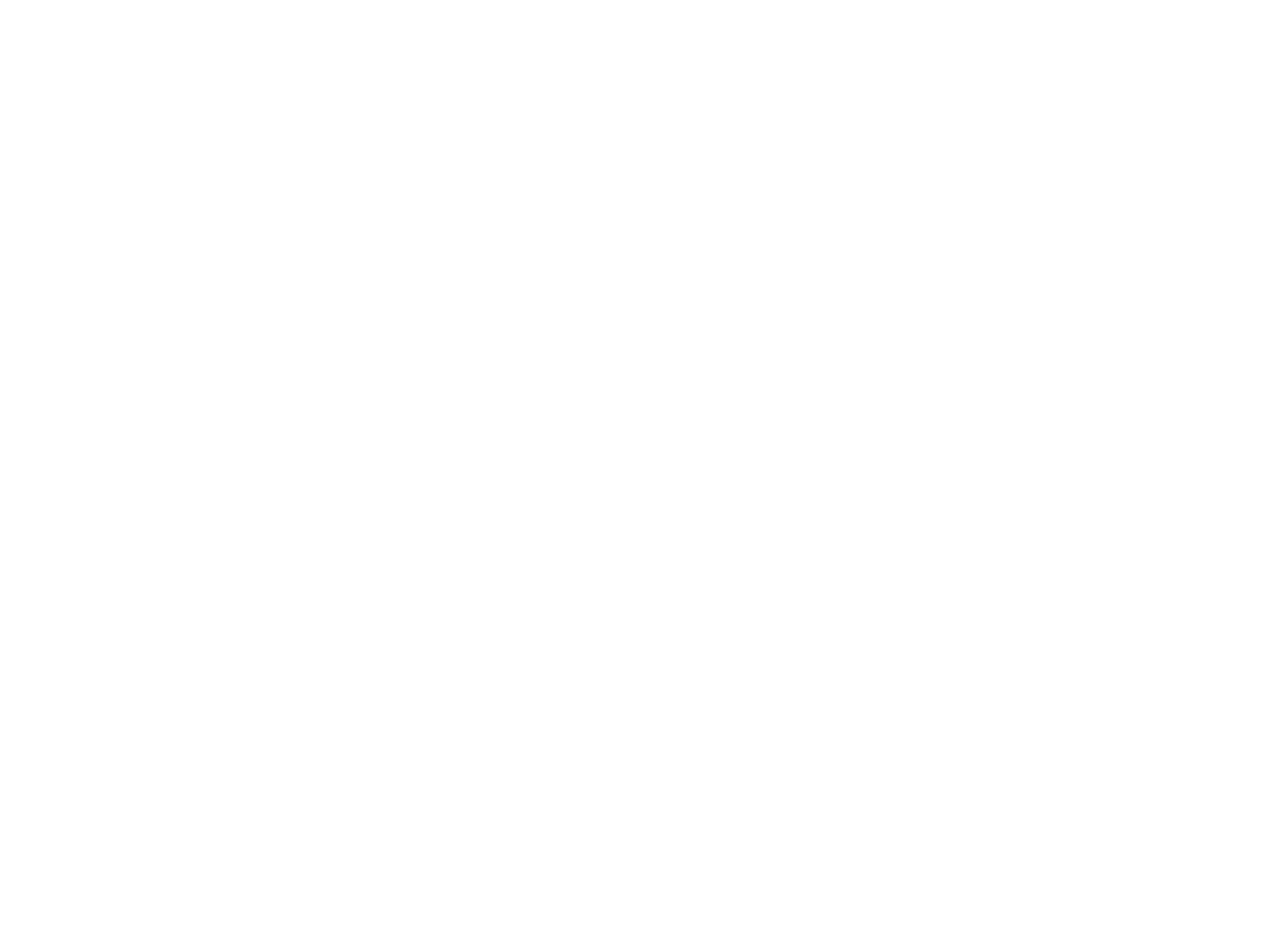

The current issue and full text archive of this journal is available at www.emeraldinsight.com/1469-1930.htm

# JIC 7,2

# 204

Received 10 February 2005 Revised 10 June 2005 Accepted 16 June 2005

#### Abstract

Purpose – The purpose of this article is to provide a tool to map the critical roles of intermediate organizations. To clarify the concept of intermediate organizations in a regional context, especially from the network dynamics point-of-view.

The roles of intermediaries in a regional knowledge system Anssi Smedlund Helsinki University of Technology, Espoo, Finland

Design/methodology/approach – Regional dynamics are presented as networks of production, development and innovation in the regional cluster. The intermediaries are divided into national, regional and local level actors. The roles of the intermediaries from the network dynamics point-of-view are then illustrated with examples from a case study in a medical technology cluster located in a sparsely inhabited area in Finland.

Findings – According to the results of the case study, the regional intermediaries have the most important role in the creation and supporting of the network dynamics. The most critical roles include forming shared innovation strategies between the actors and attracting anchor tenants to the region.

Research limitations/implications – The characteristics of the case region are discussed in a generic sense with the concepts of social capital and communities of practice.

Practical implications – Conceptually, the article provides an approach to reducing the complexity of the regional networks to a more understandable level. The model provides a tool for the decision makers in a region to define the critical roles of the intermediaries from the network dynamics point-of-view.

Originality/value – The novel approach introduced in this paper addresses three gaps in existing research: it helps to define the concept of an intermediary in a regional context; it shows that the intermediaries have a much broader role in a region than just knowledge transfer and that the roles of the intermediaries differ on national, regional and local levels.

Keywords Intermediaries, Innovation, Regional development, Intellectual capital,Knowledge processes, Finland

Paper type Conceptual paper

#### Introduction



Journal of Intellectual Capital Vol. 7 No. 2, 2006 pp. 204-220 q Emerald Group Publishing Limited 1469-1930 DOI 10.1108/14691930610661863

Globalization has made it possible for companies to outsource virtually anything to a country with lower costs of production. This leads to numerous challenges in regional development. It has been said that in the new knowledge-based economy, the importance of attractive regions is emphasized (Castells, 1996). A region and the clusters within it are the main building blocks of successful states. The region has to be able to maintain its critical mass of constant innovation and effective production in order to prevent slow decay. Only a healthy region is capable of attracting flows of capital, competent employees and multinational companies, and compete against other regions in the world.

Based on a case study in the mechanical wood processing industry, Pöyhönen and Smedlund have taken a dynamic knowledge-based view on clusters and argue that regional clusters can be perceived as consisting of three types of networks: production, development and innovation networks. Each network type creates a certain type of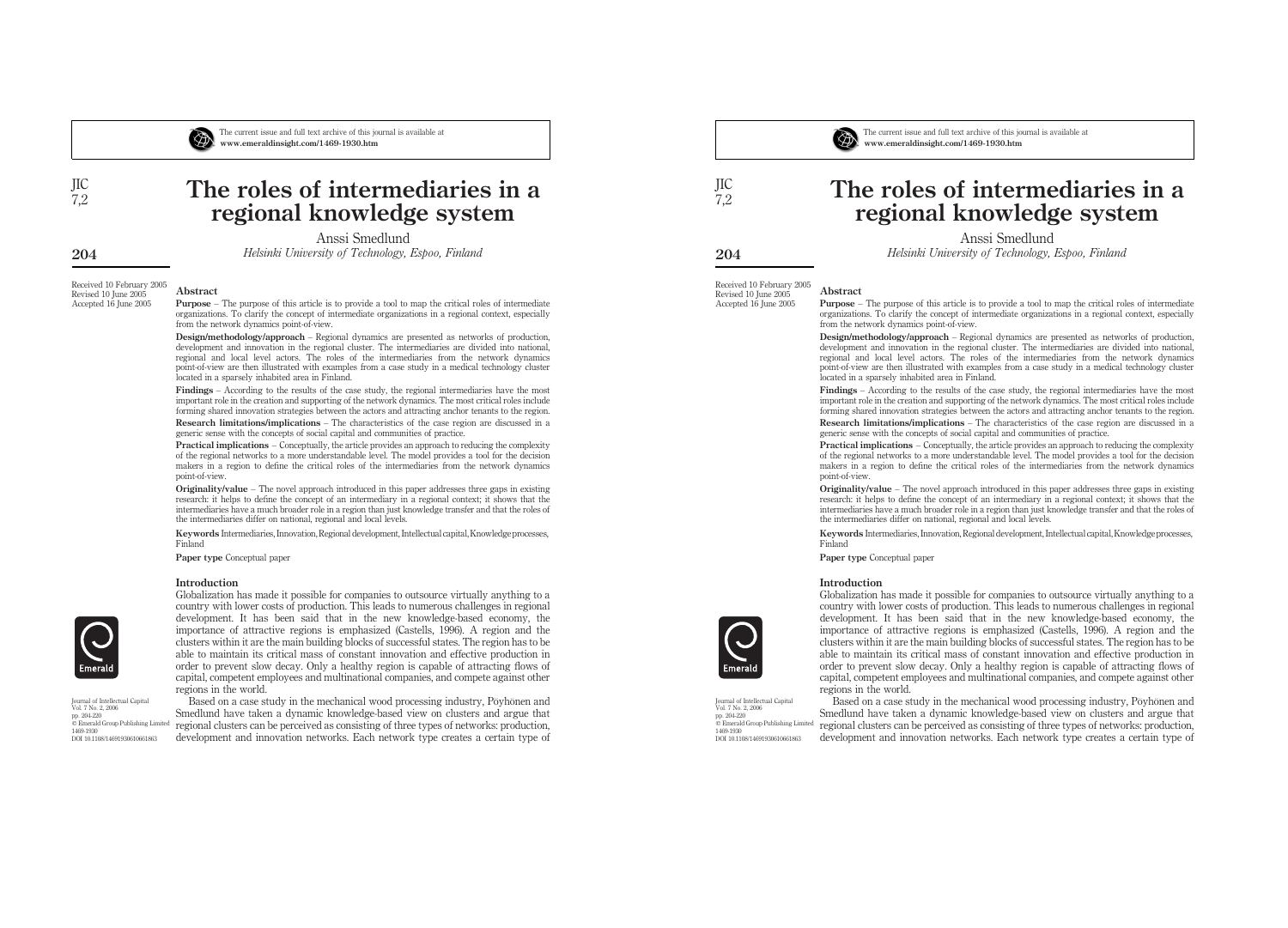knowledge-based competitive advantage, and has its own operational logic and effectiveness criteria. Furthermore, it can be claimed that in order to implement, develop and innovate intellectual resources effectively, a regional cluster has to include all types of network. (Pöyhönen and Smedlund, 2004).

Smedlund and Pöyhönen also argue that a single actor in a regional cluster can be a member of different kinds of networks at the same time. In order to be successful, the regional cluster has to be able to:

- . make use of existing knowledge as efficiently as possible in a vertical production network;
- . transfer firm-specific knowledge and ideas in a horizontal development network; and
- . invent new knowledge, products, production methods or processes in a diagonal innovation network.

When these network types are all present in a region, new innovations are transmitted to all the actors to benefit each of them individually, and new innovation ideas emerge constantly. The cyclic nature of innovations and innovation ideas between the production, development and innovation networks can be called the regional knowledge system (Smedlund and Pöyhönen, 2005).

In brief, the main idea of the dynamic, knowledge-based view of regions can be summarized as follows: a regional cluster of small firms is structured in a network type of co-operation, depending on the intellectual capital-related functions. These functions come in three basic forms:

- (1) knowledge creation;
- (2) knowledge transfer; and
- (3) knowledge implementing.

They represent the basic tasks of a firm in the new knowledge based economy. Knowledge creation is needed in new innovations, knowledge transfer is needed in learning the best practices, and knowledge implementing is needed in producing products as efficiently as possible. A single firm in a region can be a member of a dynamic innovation network, an organic development network and a mechanic production network at the same time (Ståhle et al., 2003). The networks have members outside the region as well.

Thinking of a regional cluster as a set of interconnected networks that serve different IC-related functions provides a preliminary understanding on how regional competitive advantage is created in the knowledge -based economy. The question that still remains is how to foster the process of continuous and simultaneous innovation, learning and production in a regional cluster. In other words, how to improve the overall dynamics of the regional knowledge system? According to Saxenian (1994), networking among firms in a region is enabled and supported by regionally embedded institutions such as chambers of commerce, employers' unions, banks, science parks, universities, and training centres (Saxenian, 1994; Ebers, 1997). These kinds of institutions can also be called intermediaries, or intermediate organizations that transfer knowledge inside the region and influence the success factors of the region.

The roles of intermediaries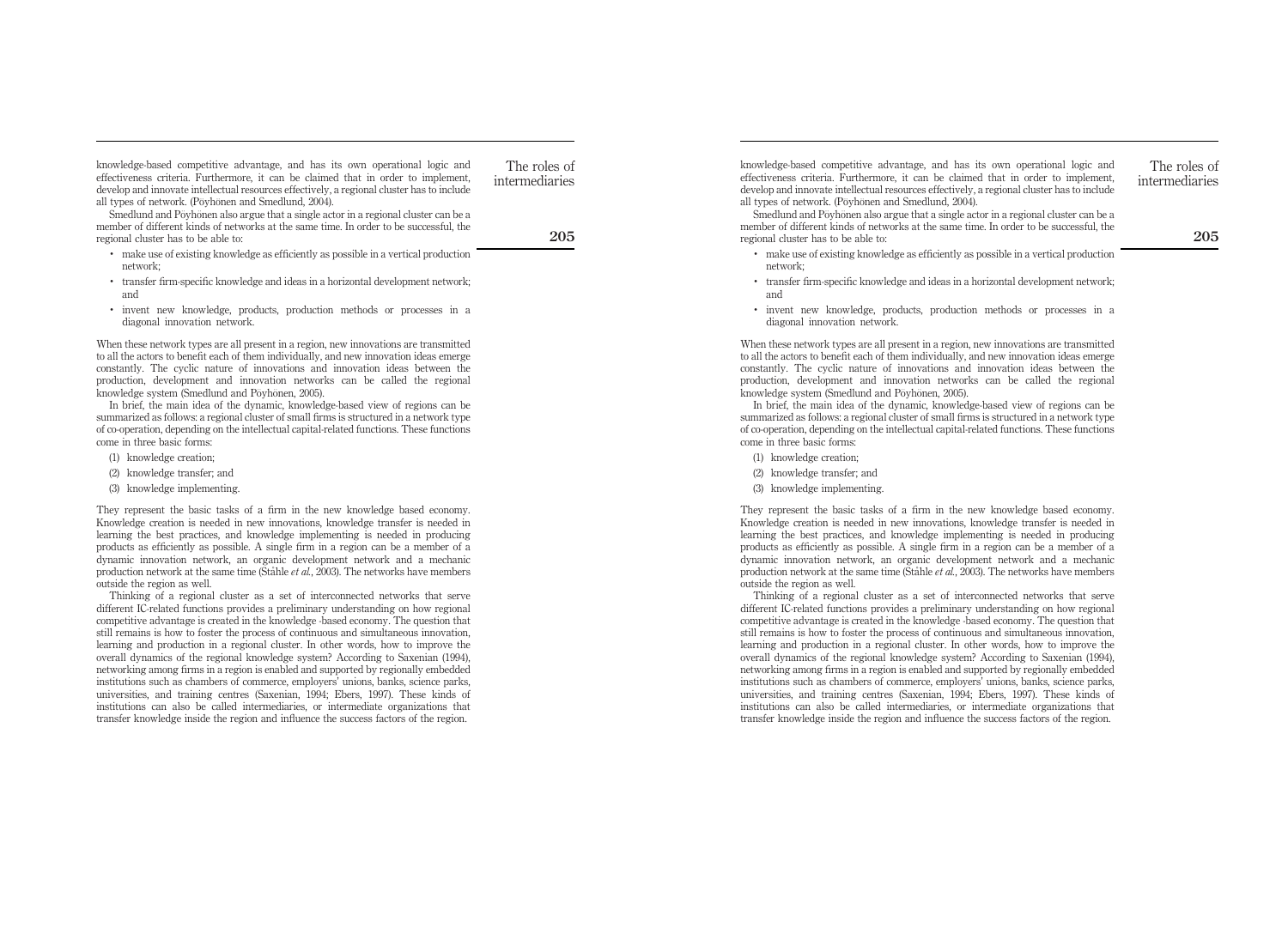In this paper, the roles of intermediaries are discussed from the regional dynamics point of view. The dynamic, knowledge based view of the region adopted in this paper reduces the complexity of the regional networks into a more understandable level. Besides knowledge creation, knowledge transfer and knowledge implementing functions, the intermediaries are divided into national, regional and local level actors. The roles of the intermediaries in a regional knowledge system are then illustrated with examples from a case study in the eastern part of Finland. As the result of the case study, it is argued that the regional level intermediaries have the most important roles in the improvement of regional dynamics. These regional roles include such tasks as ensuring coherent innovation strategies between the actors and attracting anchor tenants to the region.

There is no one recipe to create successful regions. Managers and decision makers working with regional development issues face difficult challenges, including how to attract not only physical capital but also creative human capital to the region. Furthermore, the needs and motives of the different regional actors seem in many cases inconsistent and undefined. With the simple modeling tool that this article provides, it is easier to see the critical roles of the intermediaries that are associated with the dynamics of a region, and this way improve the overall regional capability to meet the future challenges and adapt to the global market environment.

#### Dynamic success factors of a region

In this paper, the success factors of a region are divided into three classes:

- (1) substance;
- (2) structures; and
- (3) dynamics (Ståhle et al., 2003; Smedlund et al., 2005).

This division is logical and provides a mind map to explain different kinds of factors that are related to the success of regions. This division is highly inspired by the intellectual capital literature, where IC is commonly explained in terms related to: human capital; structural/organizational capital; and relational capital (for a good overview, see Andriessen, 2004).

In the regional context, the substance factors are field specific knowledge, skills and competence. Structural factors form the infrastructure of a region and dynamic factors make the region alive. This way, the dynamic success factors can be seen as the processes that turn the substance and structures of a region into value.

The production and transaction cost-based structures of regions have traditionally been regarded as their success factors. These components include factors of production, demand conditions, related and supporting industries, and rivalry, as presented by Porter (1990), and geographical distance and the economics of scale as presented by Krugman (1991).

Both Porter and Krugman argue that the success factors of clusters are "hard" structures typical for mature and physical capital intensive industries. These hard structures are easier to make concrete than new intellectual capital-based, "soft" structures. From the viewpoint of the overall success of a region, the soft structures include such things as regional steering methods, strategies, institutions and legislation that are likely to support innovation, development and production activities

206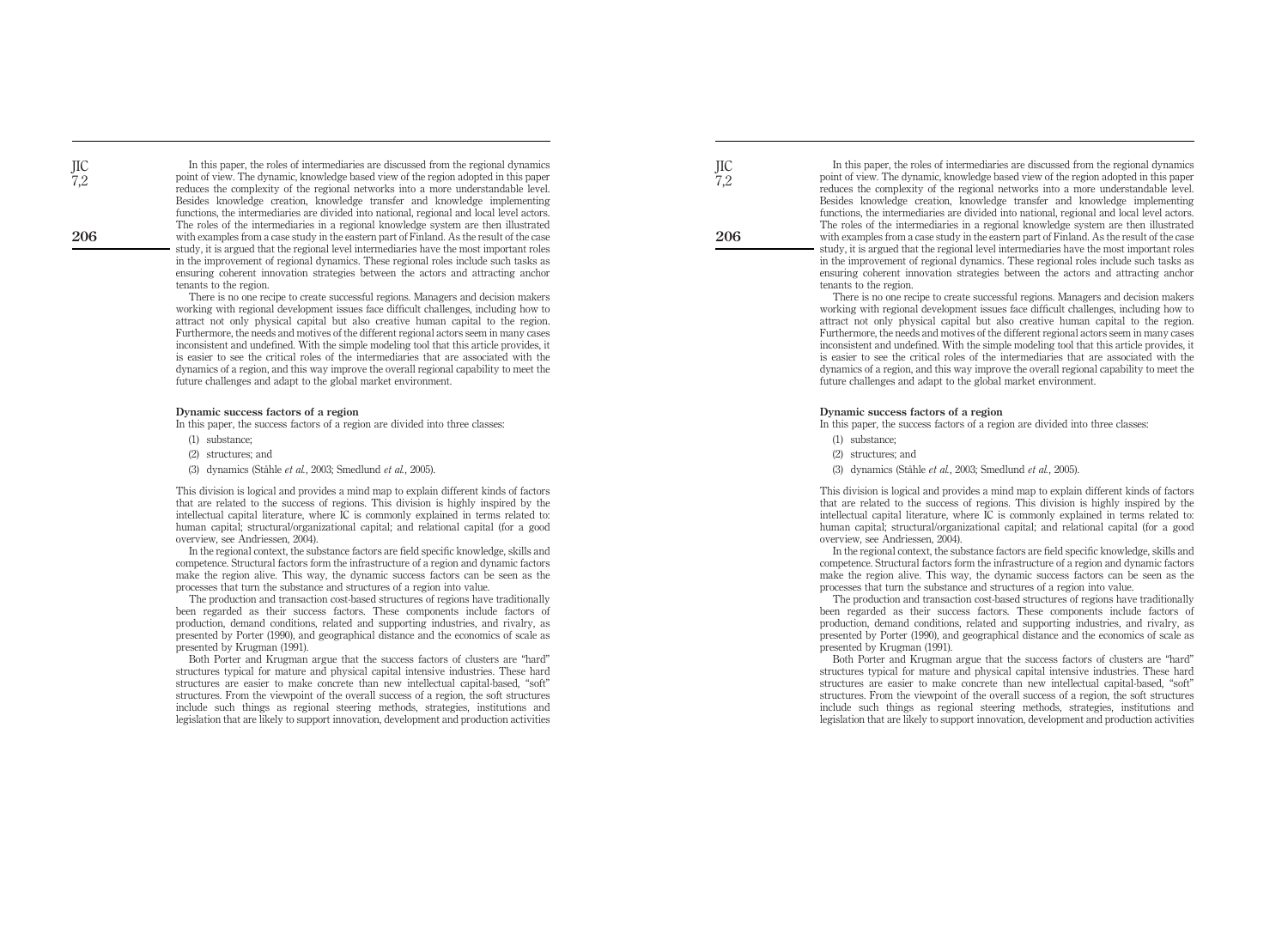in the region. The soft structures should be as unequivocal as possible to steer the economic activity in the region persistently and consistently (Smedlund *et al.*, 2005).

Besides structures, a region also needs a solid base of substance that is the knowledge, competence and managerial skills – human capital – of the actors inside the region. Even though the structures and substance are important for a region, the new knowledge-based theory emphasizes dynamics – the tangible and intangible flows that occur inside the region that make the system alive (i.e. Allee, 1999, 2000, 2002). In the heart of the dynamics are the different networks and their interplay.

The structure, substance and dynamics of a region can be further made concrete by using the terms appearing in the intellectual capital literature. The approaches to the determinants of competitive advantage in the knowledge-based economy can be divided into three categories: assets, capabilities and relations (Pöyhönen and Smedlund, 2004). To take full advantage of the hard and soft structures of a region, the existing intangible assets need to be identified and valued. Capabilities are related to the substance of a knowledge-based region, because the capabilities view emphasizes the capability to create, develop and modify intangibles. The capabilities view also highly emphasizes personal skills and know-how. Thirdly, the relations are connected to the dynamic side of a knowledge-based region. Production, development and innovation networks require social relations, interaction and collaboration (Figure 1).

The dynamics of a region can be argued to be the most important success factor of the region. In Allee's view of value networks, the flows that take place in the networks make a value system alive (Allee, 2002). Without the dynamics, a region is just a skeleton. The tangible and intangible flows between the actors function as a blood circulation system in the region, enabling the system to meet the changing needs of the business environment.

According to the idea of a regional knowledge system (Smedlund and Pöyhönen, 2005), the tangible and intangible flows flow in the regional networks of production, development and innovation. An individual actor can be a member of each type of

| Substance         | $\equiv$ | Knowledge, skills and<br>competence                                                                                                                                                                                                                  |   | Needs <i>capabilities</i> to create.<br>develop and modify substance                  |
|-------------------|----------|------------------------------------------------------------------------------------------------------------------------------------------------------------------------------------------------------------------------------------------------------|---|---------------------------------------------------------------------------------------|
| <b>Structures</b> | $=$      | Hard structures: factors of<br>production, demand<br>conditions, related and<br>supporting industries, rivalry,<br>distance and economics of<br>scale.<br>Soft structures: regional<br>steering methods, strategies,<br>institutions and legislation |   | Needs identification and evaluating<br>of existing assets                             |
| <b>Dynamics</b>   |          | Networks of production,<br>development and innovation                                                                                                                                                                                                | → | Needs social relations and<br>interaction combined with networks<br>and collaboration |

The roles of intermediaries

207

Figure 1.

Substance, structures and dynamics as success factors of a region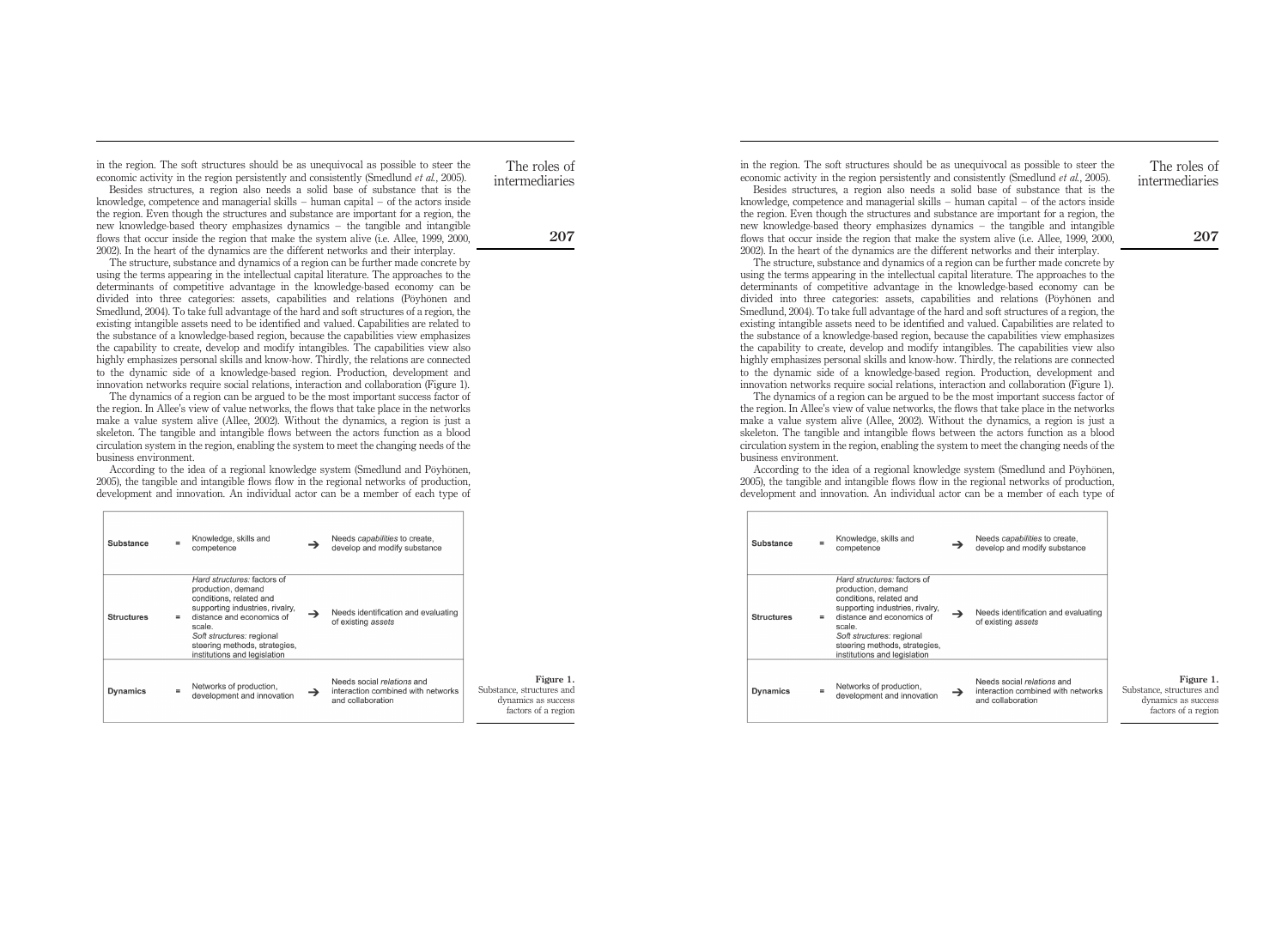network simultaneously. A production network is a vertical type of co-operation between multiple actors, and its purpose is to create value to the region by producing and selling products to the markets. In achieving this purpose, the production network implements the existing knowledge as effectively as possible. The main benefit of the production network is that it lowers the transaction costs of the actors by letting them to concentrate on their core competences.

The development network is horizontal, and the purpose of the network is to ensure that information is transferred between the actors. In achieving this purpose, the development network shares firm-specific knowledge between the actors. The development network increases learning among the actors by creating trustworthy relationships and increased communication.

The shape of the innovation network is diagonal. The innovation network is a complex network of many kinds of actors, for example firms, institutions, financiers etc. The relations in the innovation network cross many traditional borders of hierarchy. The main purpose of the innovation network is to bring together different actors and resources to raise the value of the network. The task of the innovation network is to create new knowledge. The main benefit of the innovation network for the region is continuous improvement of products, production methods and production processes.

The idea of the three types of networks of knowledge creation, knowledge transfer and knowledge implementing is originally based on the theories of the knowledge environments of an organization presented by Ståhle (Ståhle, 1998; Ståhle and Grönroos, 2000; Ståhle *et al.*, 2003). According to Ståhle the competitive advantage of an organization is formed with the interplay of mechanic, organic and dynamic knowledge environments. The knowledge is managed in the organization by creating different environments that have different logic of producing value with knowledge. Another similar classification has been presented recently by Möller and Svahn (2003). In their theoretical article based on the theories of the industrial network approach, strategic management and dynamic capabilities, Möller and Svahn argue that there are three main archetypes of inter-organizational networks. These are stable value systems, established value systems and emerging value systems. In their approach, firms in a certain market form strategic "nets" that follow different value system logics. In a stable value system, well-known and specified value activities prevail. The actors, technologies and business procedures are clear and defined. In an established value system, the incremental improvements take place between the actors. The value system is well known, but the network evolves through local and incremental modifications within the existing value system. An emerging value system represents radical changes, where the whole value system is not yet defined, the actors are not known and the old value activities are changed radically. An emerging value system is capable of changing rapidly, but there is also a lot of uncertainty involved.

The implications of the different knowledge environments and value systems on the regional level are the production, development and innovation networks. These networks form a hologram type of system that we call the regional knowledge system (Figure 2). According to this framework, new innovations are innovated on the innovation network level with the combination of different knowledge, competence and creativity. On the development network level the innovations are improved gradually, but nothing new is invented. In the production network the final products are produced

208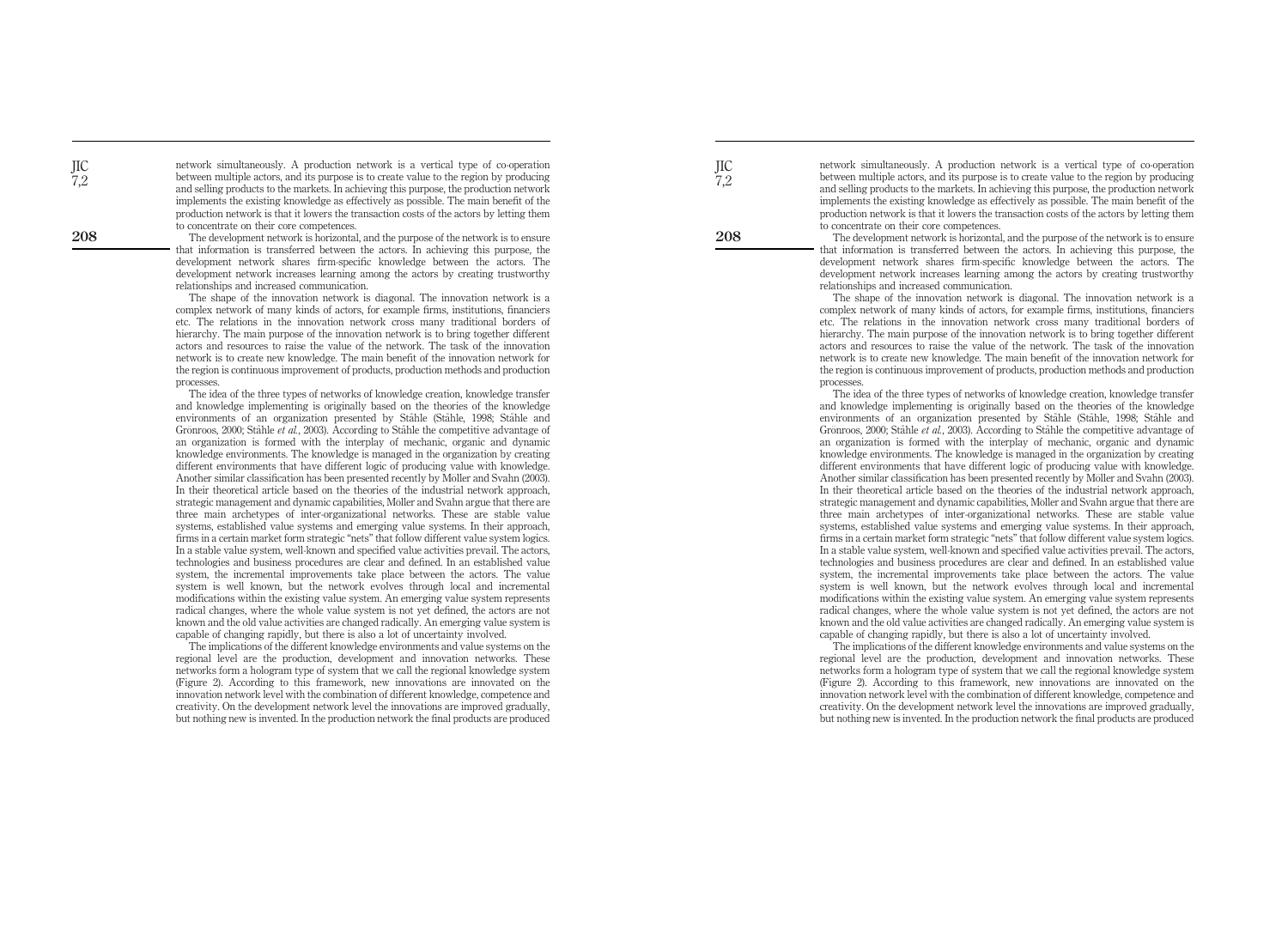

Source: Smedlund & Pöyhönen (2005)

as effectively as possible, or a new production method or process is applied into practice. It is important to understand that the dynamic innovation network level alone does not guarantee the success of a region. The region also needs organic development networks and mechanic production networks to turn innovations into money. Besides having these different types of networks, the networks have to be linked with each other. According to the framework that this thinking provides, the region is able to achieve the benefits of lower transaction costs, economics of scale as a form of united market force, and continuous innovation simultaneously.

In the regional knowledge system, the production network (order and supply chain) brings cash flow to the region and functions as a customer interface. The development network (best-practice type of learning, spillover of knowledge) improves the performance of the independent actors. The innovation network (research and design) ensures continuous creation of new knowledge. In the regional knowledge system of production, development and innovation networks, not only new innovations are utilized, but also new innovation ideas that emerge in the production function can be taken into account rapidly.

In the regional knowledge system framework, every actor in the region can be a member of every type of network. The network-based view of the dynamics of a region is that the actors form collaboration relationships to serve different tasks. Production, development and innovation are just the archetypes of different tasks that firms need in the knowledge-based economy. The actors have to be conscious of other actors in the region as well. The interplay of the different networks is a prerequisite for the dynamics of a region. New innovations require a platform for new ideas, a broad learning base and the capability to make products effectively. Links between the networks are formed when an actor is involved simultaneously for example in production and innovating. This makes it possible for new innovation ideas and best practices to improve the production processes through mutual learning.

As mentioned above, the success factors of a region can be thought of as factors related to substance, structures and dynamics. Substance consists of the field-specific knowledge base in the region and structures are the factors that make it possible to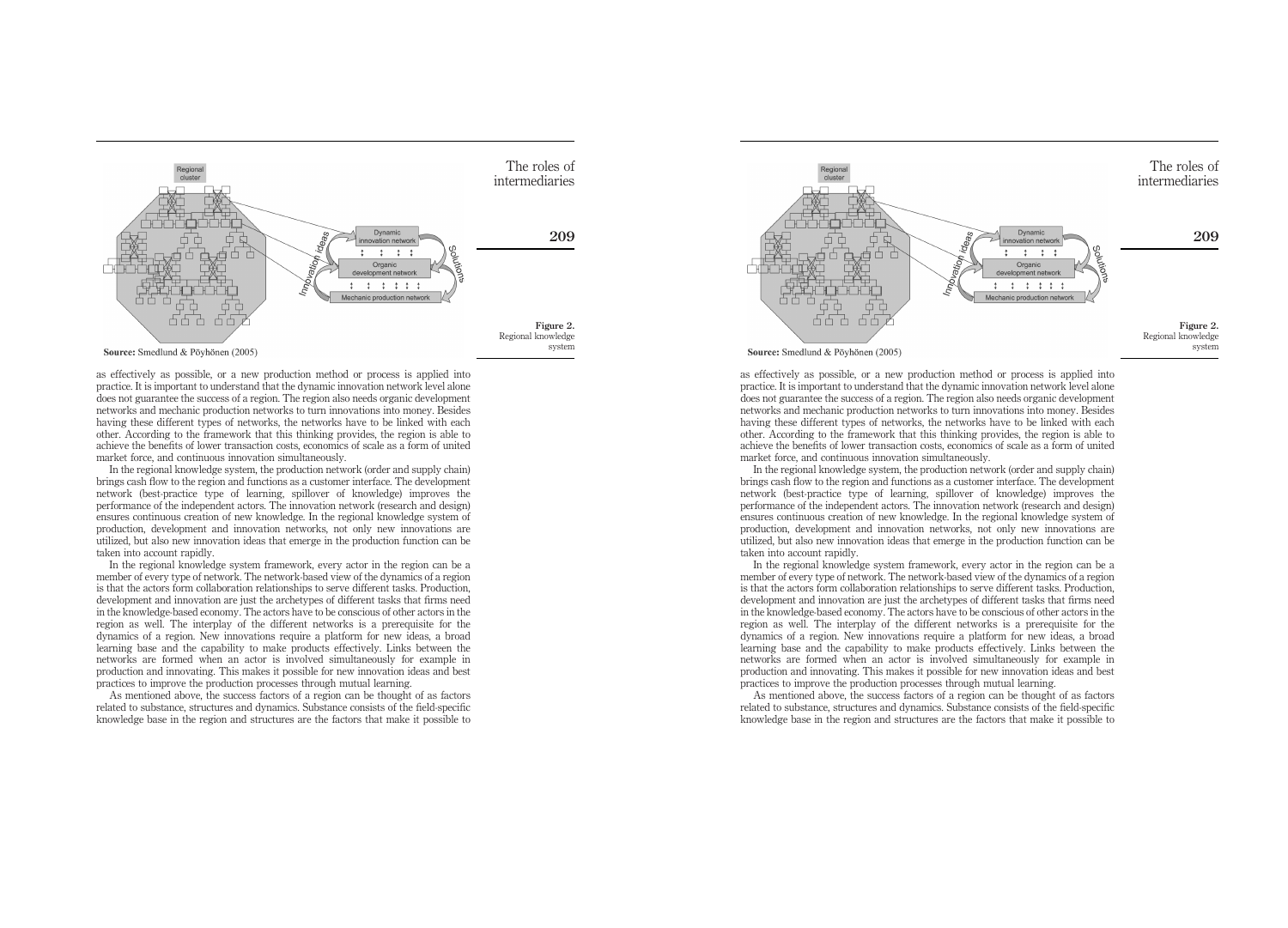make profit out of knowledge with the dynamics. In this paper, regional dynamics are defined as being the networks of production, development and innovation and their interplay. Structures and substance can be influenced directly to some extent, because they are easy to understand and concretize. Dynamics, instead, cannot be acted on directly. The networks cannot be administered, but they can be steered towards the desired outcome. In the following I will discuss the concept of an intermediary and particularly the roles that intermediaries have in the network dynamics of a region.

#### National, regional and local intermediaries

In general, an intermediate organization is an organization that functions in the midst of the users and producers of knowledge. According to Vonortas, intermediaries can be found between the government and the private sector (Vonortas, 2002). Case studies in Latin America have shown that these intermediaries have a significant effect on the performance of SMEs. The intermediaries assist SMEs in many ways. Vonortas argues that "Frequently, the most useful type of assistance to SMEs is not technological but more general business oriented such as locating and approaching the customer, achieving a steady cash flow, developing relationships of trust, accessing finance, managing the firm effectively, and training the employees" (Vonortas, 2002, p. 4).

A narrow definition of the concept of an intermediary is related to the substance of the region. According to this definition, the purpose of an intermediary is solely knowledge transfer from the creators of knowledge to the users of knowledge. This is the definition that is used when the technology transfer from universities to local firms is studied.

However, the effect of an intermediary to the surrounding region is broader than just technology transfer. For the success of a region, the founding of structures and dynamics is also an important task of an intermediary. The broad definition of an intermediary thus covers:

- . the knowledge transfer related to the substance of a region;
- . the direct or indirect effect of intermediary on the structures of a region; and
- . the direct or indirect effect on the dynamics production, development and innovation network and their interplay (Smedlund et al., 2005).

Defining clear roles for intermediaries is not simple. On one hand, an intermediate organization can be a form of an organization of its own, but on the other the concept of an intermediary can be defined as being a role or a mission of any organization in a region. In a regional cluster, there seldom are organizations that focus exclusively on intermediating tasks. Many organizations can function as intermediaries unconsciously. The concept of intermediary should be defined as a framework in which the roles of different actors in a regional knowledge system can be studied.

In the field of social capital research, and especially in the publications of the World Bank, the unit of application highly depends on whether the event studied is considered to be on the macro, meso or micro level (Grootaert and van Bastelaer, 2001).

The macro level is the national political atmosphere in which the norms, networks and trust between individuals and groups evolve. It is possible to influence the macro level social capital by influencing the institutions, political regime, laws, or the freedom of speech (Grootaert and van Bastelaer, 2001). Some researchers even consider the differences on the macro level social capital between nations to be the reason for the

210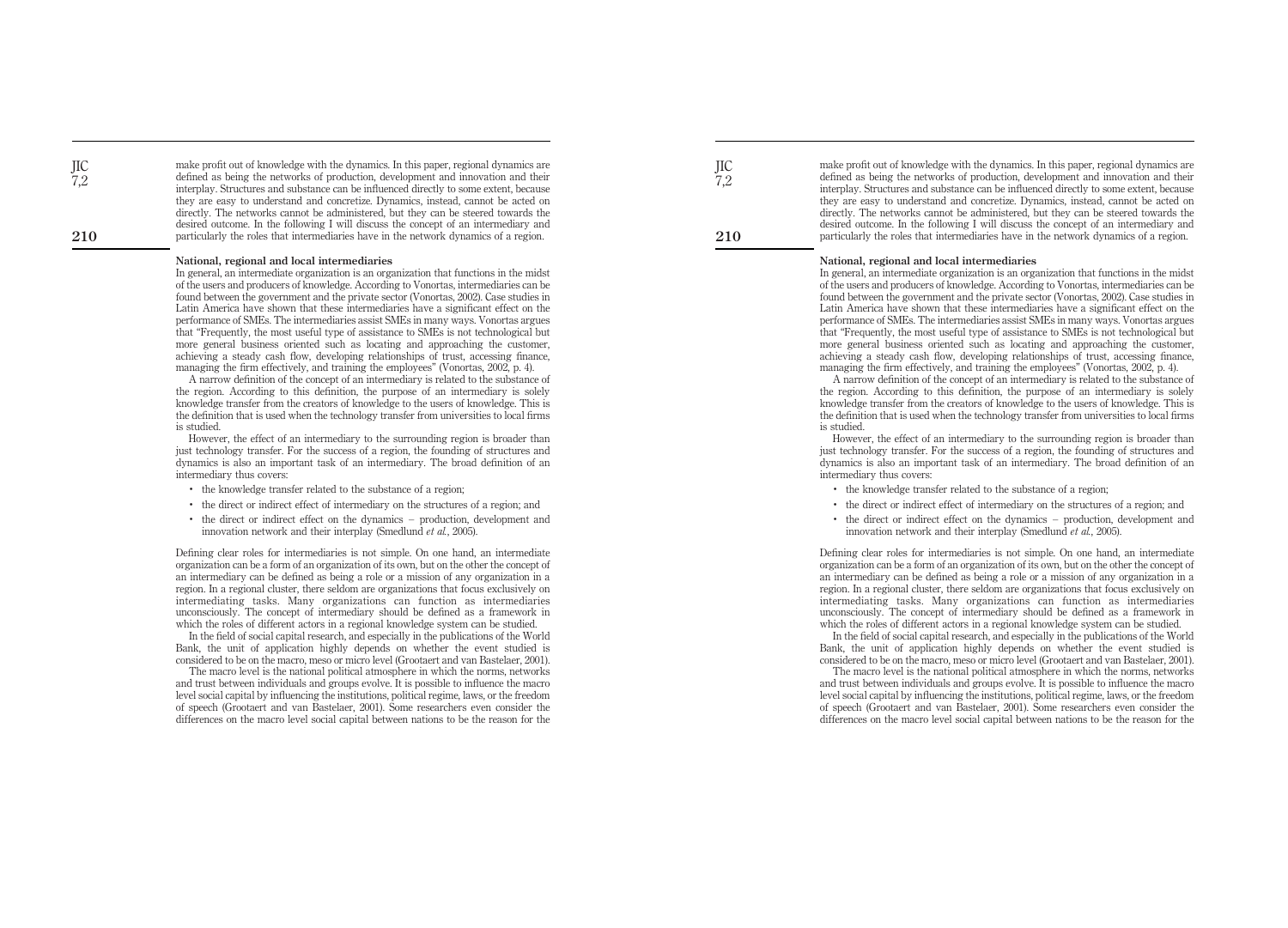economical success of certain nations (Hjerppe, 2003). This view is based on the idea that even though the knowledge is available to all, only nations with high social capital can turn this knowledge into economic value. The social capital on the macro level offers national conditions for the success of the regions and it also includes the meso and micro levels.

The micro level covers the relationships between individual persons and/or individual small groups of persons. When these micro level groups function properly, they cause positive externalities to the surrounding society. Of course, the externalities can also be negative, as for example in the case of mafia. The meso level perspective includes mainly the relationships and networks between organizations and groups. Individuals or organizations perform actions within a certain type of social structure. The links on the meso level are both vertical and horizontal, and therefore it functions as a link between the macro and micro levels (Grootaert and van Bastelaer, 2001).

As with the concepts of social capital, the goals and missions of an intermediary vary according the level of observation. These levels are:

- . national (macro);
- . regional (meso); and
- . local (micro).

The mission of a national intermediate organization is to ensure the success of the nation as a whole. The mission of a regional intermediary is to support the success factors of the region, and the mission of a local intermediary is to serve local firms in their business. The macro, meso and micro level intermediaries have a different effect on the success of the regional knowledge system. The different levels of intermediate organizations represent the nature of the mechanisms that make a region successful.

The macro level intermediate organizations create national prerequisites for successful regions. According to Porter (1996), the government has to support companies, because companies create competitive industries. Porter also states that "Government policies that succeed are those that create an environment in which companies can gain competitive advantage rather than those that involve the government directly in the process" (Porter, 1996, p. 185). The macro level intermediate organizations are those that function, in Porter's terms, as catalysts and challengers for companies.

On the regional level, the main task of an intermediary is to orchestrate collaboration between the key actors in the region. The regional meso level ensures that regional strategies are consistent and up to date. An intermediary on the regional level also functions as a link between the micro and macro levels.

The local micro level intermediary functions locally and helps individual firms or persons to gain knowledge. On the micro level, interpersonal relationships are emphasized and the basis for trust and communication between the actors is created. The local intermediaries establish contacts, arrange networks and offer resources to the companies in the region. Examples of local intermediaries are knowledge intensive business service firms (KIBS). According to Miles, KIBS organizations, for example, work with companies in the innovation process, mobilize new ideas for further development, and keep track on possible partners and markets (Miles, 2001; Kemppila¨ and Mettänen, 2004).

The roles of intermediaries

211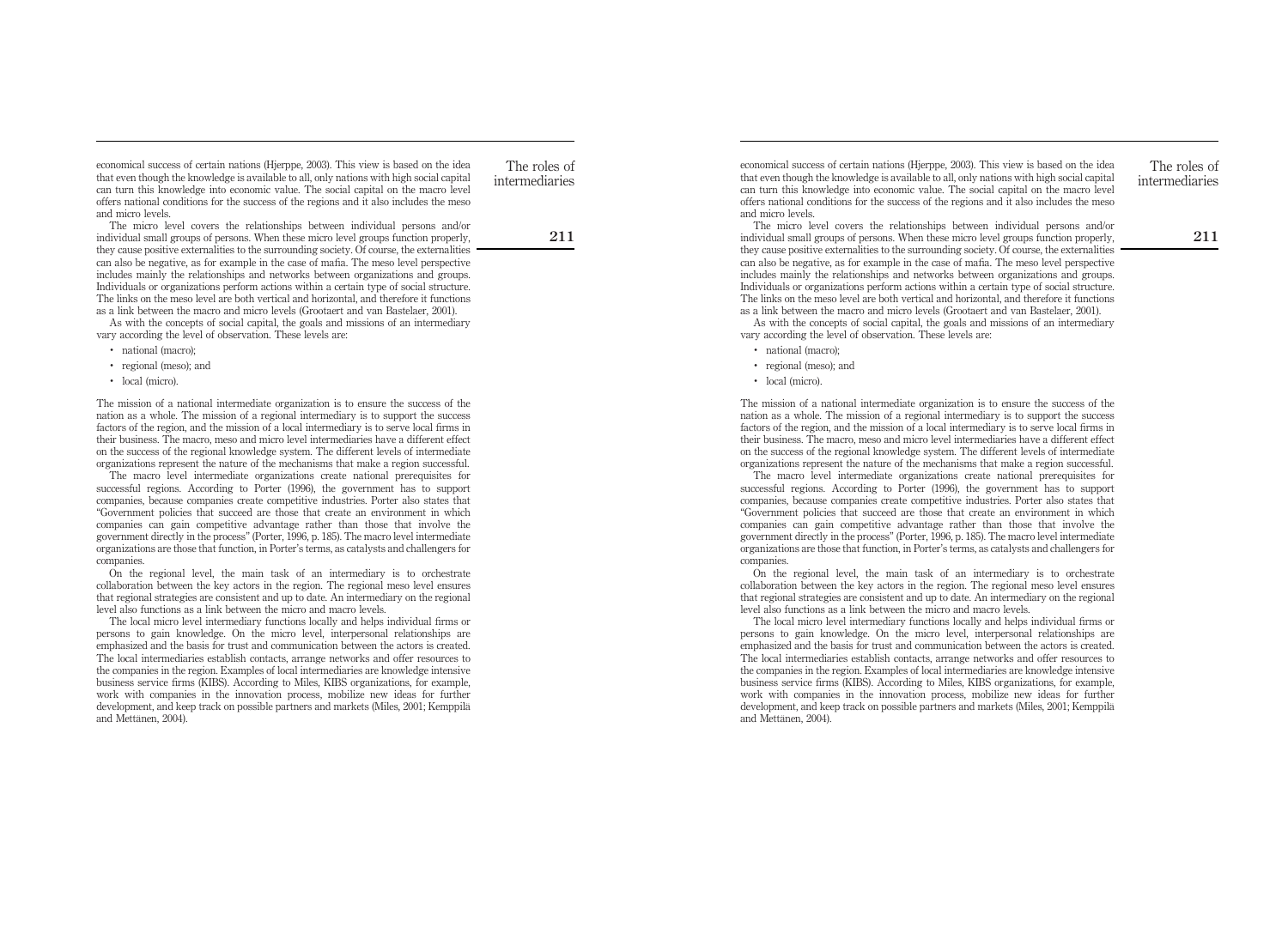## Roles of intermediaries from the regional dynamics point of view – case Kuopio region

National, regional and local intermediaries influence the substance, structures and dynamics of a successful region in many different ways. The right substance – knowledge and competence – require regional capabilities to create, develop and modify intangible assets. The intermediaries are able to influence these capabilities for example by creating national programs, by regional politics or by supporting local competence. From the point-of-view of structures, existing assets need to be identified and valued. An intermediary can evaluate the existing structures and intangible assets and focus on developing essential structures. A national intermediary can for example try to change patent laws, a regional intermediary can build the basic infrastructure, and a local intermediary can improve the business services of a region.

In this paper I concentrate merely on the dynamics creation aspect. As mentioned above, by regional dynamics I mean different networks and their interplay in a regional cluster. From the viewpoint of regional dynamics, the roles of the intermediaries are related to relationships, interaction, networks and collaboration. Naturally, a successful region is based on a solid base of substance that the structures support. It is also obvious that without dynamics the substance and structures cannot be turned into value. Therefore, substance, structures and dynamics are connected together with positive feedback loops. The intermediaries can affect the loops by taking the right initiatives. When the roles of the intermediaries are known, it is easier to make the right decisions.

The roles of the intermediaries from the regional dynamics point of view were constructed during the summer 2004 in a research project launched by the Finnish Ministry of Trade and Industry (Ståhle et al., 2004; Smedlund et al., 2005). The result of this short research project was a report on the challenges of Finnish national, regional and local intermediate organizations. The case region was the Kuopio region in the eastern part of Finland, and especially the medical technology cluster in the region. The data collection method was a theme-based interview  $(n = 8)$  with the key persons in the region. The themes were the missions, roles and collaboration of the organizations, and the personal opinions of the interviewees. Also previous reports and articles about the case region and the Finnish innovation system were used. During the case study, around 20 organizations were identified in the Kuopio region that have a role of an intermediate organization in the region. In this paper I use only three of these organizations to illustrate the roles of the intermediaries in the region. The three intermediaries presented in this part are: the national "Finnwell" technology program (www.tekes.fi/eng/), the regional "Health-Kuopio" project (www.tervekuopio.fi/ freimstart.htm), and the local "Teknia"-technology center (www.teknia.fi/).

In Finland, the growth of the economy takes mainly place in three areas: in the Helsinki area, where most of the people live, in the Tampere region in central Finland, and in the Oulu region in the north. Oulu has been successful mainly because of Nokia, Tampere has a long industrial history, and Helsinki has most of the head offices of Finnish companies as well as most of the research and development activity in Finland. The Kuopio region is an exceptional region compared to the other growing regions in Finland. The whole region, including the town of Kuopio and the surrounding municipalities has only 117,000 inhabitants (Valovirta and Virtanen, 2004). The Kuopio region is located far from all the other growth areas (Helsinki  $=$  250 miles,

212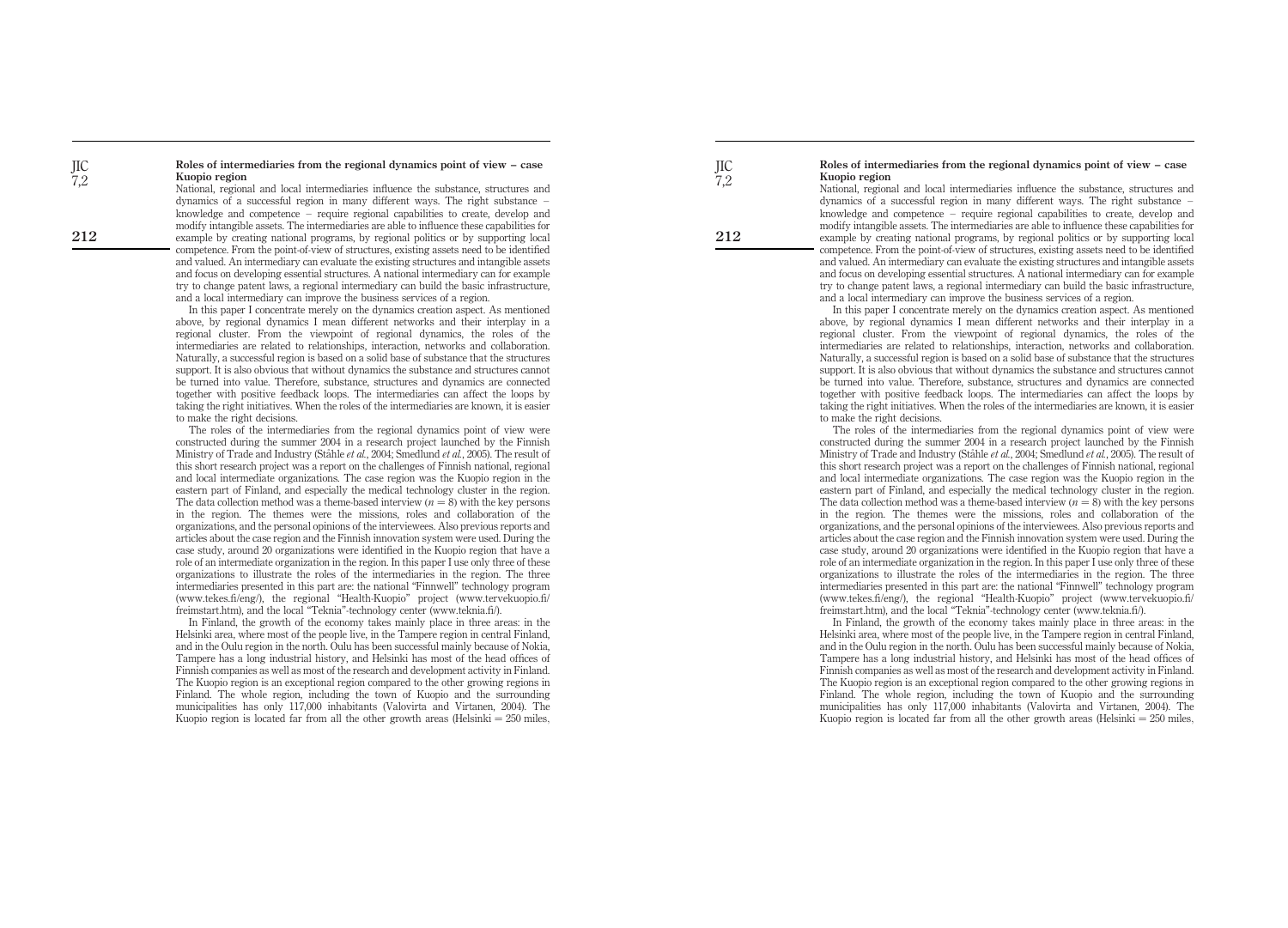$Oulu = 150$  miles and Tampere  $= 180$  miles). Also, Kuopio does not have a port and there are no natural resources, except for spruce trees and lakes. The industrial history of the region is also not very notable, except for a couple of forest mills and pulp factories. The main field of business in the region has been agriculture, but along with the structural changes in the agricultural politics of Finland and the EU, farming has become unprofitable. Furthermore, basic labor in Finland is too expensive, so basic factory labor will not be the source of the future success of the Kuopio region.

The main competitive advantage of the future that the whole Kuopio region counts on is the University of Kuopio and the research and development activities that the university supports. The University of Kuopio was founded in 1972 as a result of the regional politics of the Finnish government. In the 1960s and 1970s, three universities were established in the sparsely inhabited eastern part of Finland. It is widely agreed among the key persons of the Kuopio region that the university provides a solid base of substance and knowledge. In fact, the university is the third biggest employer in the region after the city of Kuopio and the central hospital. There are only a few considerable employers in the private sector, and the rate of unemployment is around ten percent (Statistics Finland, 2003). This skewed employment situation in the region illustrates the present situation of the region as a periphery of the EU and one of the poorest regions in Finland.

The main direction of the strategy of the region is clear, and all the key actors think similarly about the future of the region. The competitive advantage of the region is going to be built on technology related to medical technology. There is no clear definition for this field, but the concepts of wellbeing, welfare or life-science are commonly used.

Examples of national, macro level intermediaries affecting the dynamics of the region are national technology programs where the actors in the region participate. The actors in the region take part in numerous national research and development programs that provide funding and form national and international links between universities, research laboratories and companies. Examples of the programs are "iWell" and "FinnWell", both of which study how to improve health care services with new technology. According to de Juan (2002), the strength of the Finnish national system of innovation is often considered to be the close cooperation between companies, research organizations and universities. One reason for the cooperation is that the National Technology Agency (TEKES) requires joint research projects between companies and universities in their funding programs.

In the research of regional development, the "triple helix" model is often used to describe the regional collaboration between universities, government and firms. In the "triple helix" model, private, public and science worlds are interwoven when the processes of innovation and strategy formation are built up in the region. Shared discussions and projects blur the borders of the institutions, and the actors may even take up the role of each other in the region (Etzkowitz and Leydesdorff, 2000).

In the Kuopio region, an example of a regional "triple helix" type of shared building of strategies and visioning is a project led by the city of Kuopio. This project, called "Health-Kuopio" is a kind of an "umbrella" project for the overall strategy of the whole region. The ambitious vision of the project is that the region will be the best life-science centre in the EU. The steering group of this project consists of members from all-important actors of the region from private, public and science sectors. This project

The roles of intermediaries

213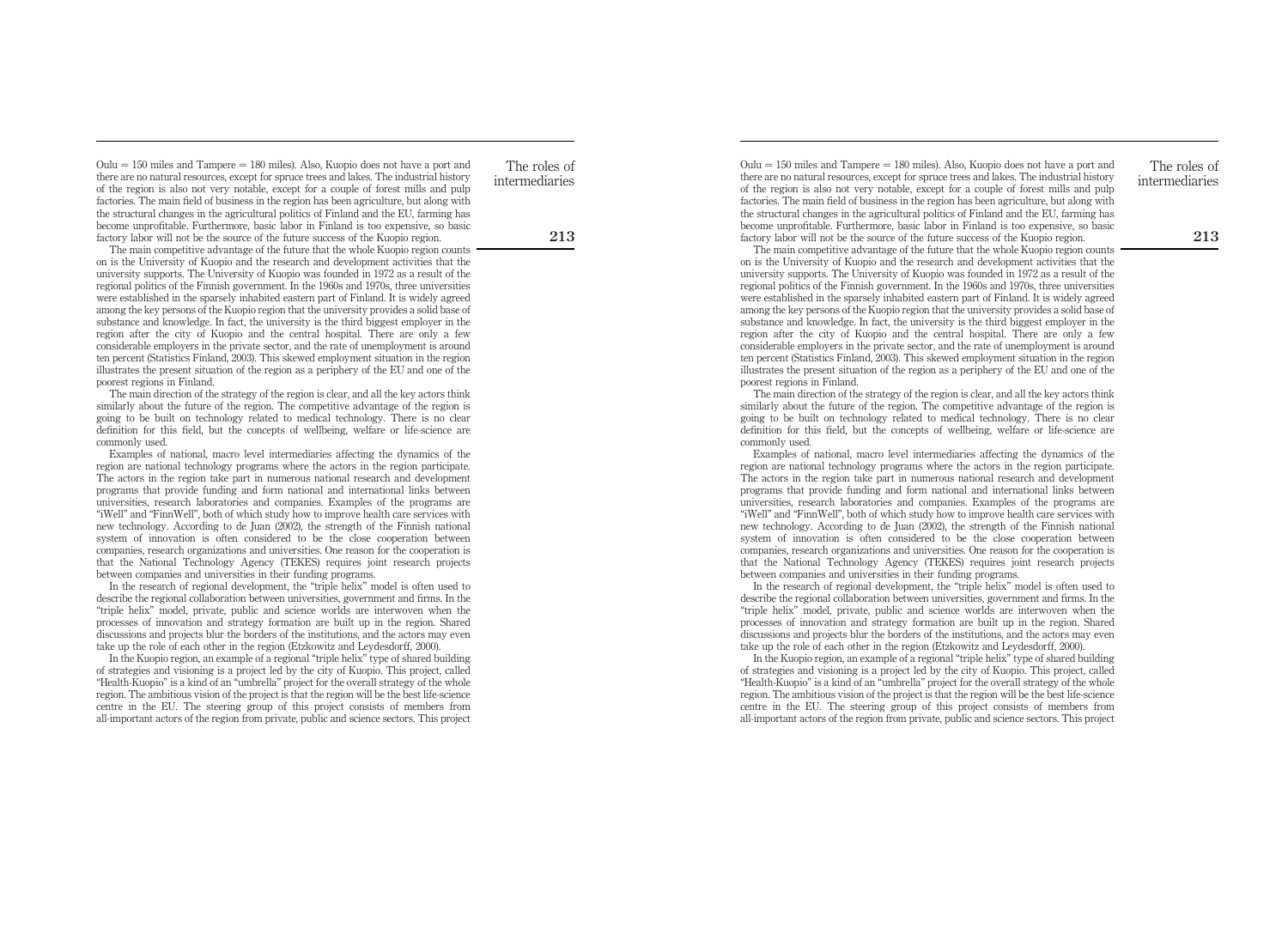was considered as being important, because it keeps the different strategies of the different actors consistent. One result of this project is a study of the region's strengths and weaknesses compared to other life-science clusters in Finland. Besides strategy formation, one of the goals of this project is to give a positive image of the region to the outside world.

High-technology industrial parks and technology centers are examples of intermediaries of the local level. In Kuopio, the technology center "Teknia" was considered to be the most important local level intermediate organization. Teknia's role in the region is to help the small firms in the region. It provides a set of basic services to the firms: for example office space and legal consulting. Teknia also seeks partners from outside the region and evaluates the business ideas. To some extent, the publicly owned Teknia functions as a KIBS organization. This is a good thing because the region is not big enough yet to support specialized private service organizations. In the long run, however, the business services should be privatized.

As a whole, the Kuopio region has good conditions for new innovations. From the innovation network point of view, the region has the right substance and structures. Universities, financiers and small businesses are located close to each other. From the viewpoint of the development networks, the region lacks high quality business services and the substance of a knowledge base for example in marketing, patent laws and international relationships. In fact, the interviewees mentioned a variety of examples of excellent innovations that had failed to succeed because of lack of management and market competence. The production function in the region is very poor. At the time of the interviews, it seemed that there were only a couple of firms in the region that actually sold their life-science -related products to the market successfully. The obvious hindsight of the lack of production networks was that the new knowledge did not find its way to be used in practice. There was also no feedback system to receive innovation ideas from the production. Roughly speaking, the new research and innovations were either left unutilized or they were taken out of the region.

The interviewees saw the absence of big firms a problem in the region. The presence of big, anchor tenant type corporations creates regional dynamics and provides growth opportunities for other firms in a region (Agrawal and Cockburn, 2003). Also, the trend in the field of medical technology seems to be that the nature of the business environment favors large units. Furthermore, evidence of the importance of anchor tenants can be found in the success of the Oulu region. Oulu in northern Finland seems to be based on the fact that the Nokia corporation functions as an anchor tenant in the region. Nokia, its subcontracts and the University of Oulu have been working in close collaboration since the 1970s (Synocus, 2004). The substance created in the university has been utilized successfully in Oulu and the knowledge has been successfully anchored inside the region to benefit other regional actors.

As a result of the interviews and the regional knowledge system framework (Smedlund and Pöyhönen, 2005), the main roles of the intermediaries from the regional dynamics point of view can be introduced. National, regional and local intermediaries have distinct roles from the point of view of the innovation, development and production networks of a regional cluster of small firms. As summarized in Table I, the main roles of a national intermediate organization is to support the joint projects of science and private sectors in innovation, provide national forums of knowledge sharing, and influence the institutional environment for production. The roles of

214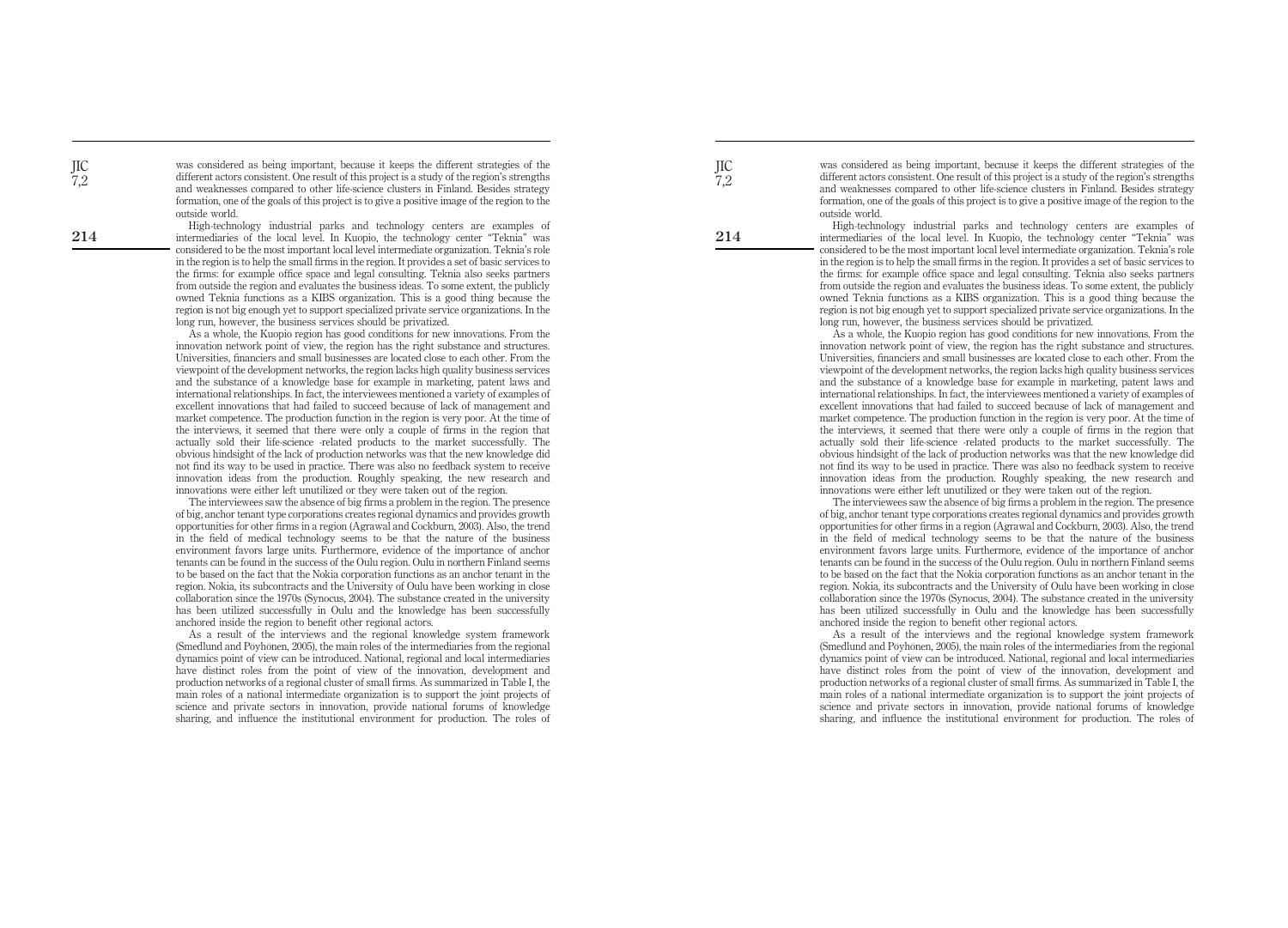| The roles of<br>intermediaries                                                                  |                                                                                                                                                                                                                                                                                  |                                     |
|-------------------------------------------------------------------------------------------------|----------------------------------------------------------------------------------------------------------------------------------------------------------------------------------------------------------------------------------------------------------------------------------|-------------------------------------|
| 215                                                                                             | Coordinating forums of knowledge sharing<br>Knowledge intensive business services to<br>innovation ideas. Hubs in the transfer of<br>and learning among entrepreneurs.<br>Creating trust and communication<br>Trusted third parties. Selection of<br>information.<br>small firms | Local/micro level intermediaries    |
|                                                                                                 | Keeping the innovation strategies coherent<br>between the actors. Promoting triple helix<br>Attracting anchor tenants to the region<br>relations. Forming regional forums for<br>Forming national and international<br>type of cooperation.<br>knowledge sharing                 | Regional/meso level intermediaries  |
|                                                                                                 | Influencing the laws, taxation and other<br>institutions for a better environment for<br>Providing national forums to encourage<br>Supporting joint projects of science and<br>firms in building national and<br>international links<br>private sectors<br>production            | National/macro level intermediaries |
| Table I.<br>The roles of<br>intermediaries in the<br>dynamics of a regional<br>knowledge system | Development<br>Production<br>Innovation<br>networks<br>networks<br>networks                                                                                                                                                                                                      |                                     |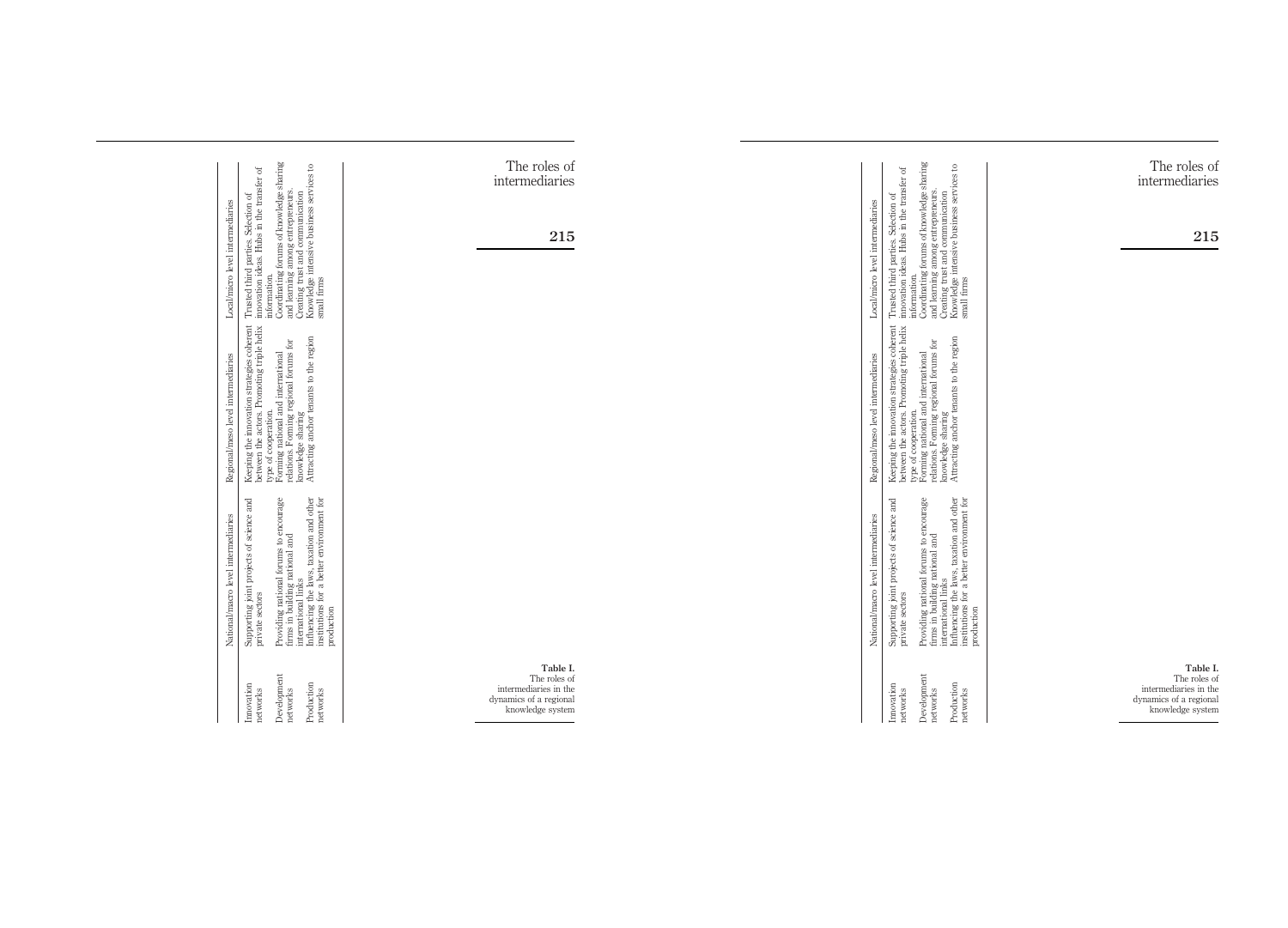regional intermediate organizations are related to the overall strategy of the region. The regional intermediaries promote the triple helix co-operation, form relations and attract anchor tenants to the region. Local intermediate organizations are in a close relationship with the firms in the region. The local intermediaries function as hubs in the networks, coordinate forums of knowledge sharing and provide knowledge intensive business services to firms.

In the Kuopio region, the main roles of the case intermediate organizations support the roles introduced in Table I. The technology programs, such as the FinnWell program, financed by the National Technology Agency (TEKES) are joint projects between the universities and the private sector, the "Health-Kuopio" project lead by the city of Kuopio is an umbrella type of a project to provide shared vision and strategies to the whole region, and finally, the main role of the technology center Teknia is to support the development of the start-ups and small firms in the region.

### **Discussion**

Defining the concept of an intermediary and making sense of the numerous roles that national, regional or local intermediaries have in a region is not simple. The narrow definition presented in this paper was that the intermediaries transfer knowledge between the producers and users of knowledge, thus improving the knowledge and competence base of the region. In a broader sense, the intermediaries also influence the structures and dynamics of a region. The view presented in this paper considered the universities as producers of knowledge and local firms as the knowledge users. In real life, besides the knowledge transfer from universities to firms, there is also a lot of knowledge transfer and sharing between firms. The role of corporations as knowledge producers is increasing and firms even produce the same kind of reports and articles as universities do. Also, joint projects between firms and universities blur the distinction between knowledge producers and knowledge users.

According to the case study, the regional intermediaries can be argued to have the most important roles from the point of view of the overall dynamics of the region. The regional intermediaries link local and national levels together with mutual strategy formation and visioning processes. With the functioning triple helix of public, private and science worlds, the overall strategy of the region can be steered towards the right fields of business. This conclusion supports de Juan's view that direct national interventions cannot work alone when building successful regions (de Juan, 2002). It seems that in addition to national regional politics and other macro level steering methods, a successful region needs mutual commitment of the key actors in the region as well as good business services to local firms.

The regional level intermediaries seemed to be emphasized in the case region, possibly due to the small size of the region and the lack of possible paths of success in the future. Medical technology was seen as the only possible competitive advantage in the future among the interviewees. The region has good preconditions for this, only companies making use of the knowledge and competence of the region are still missing.

The case region has many unique Finland-specific characteristics, such as the high involvement of national government as the buyer of products and services from the firms in the region, and the fact that nearly all of the intermediaries studied in the Kuopio region were publicly run. The intermediaries introduced above (Finwell, Health-Kuopio and Teknia) have been founded and have hired professional managers

216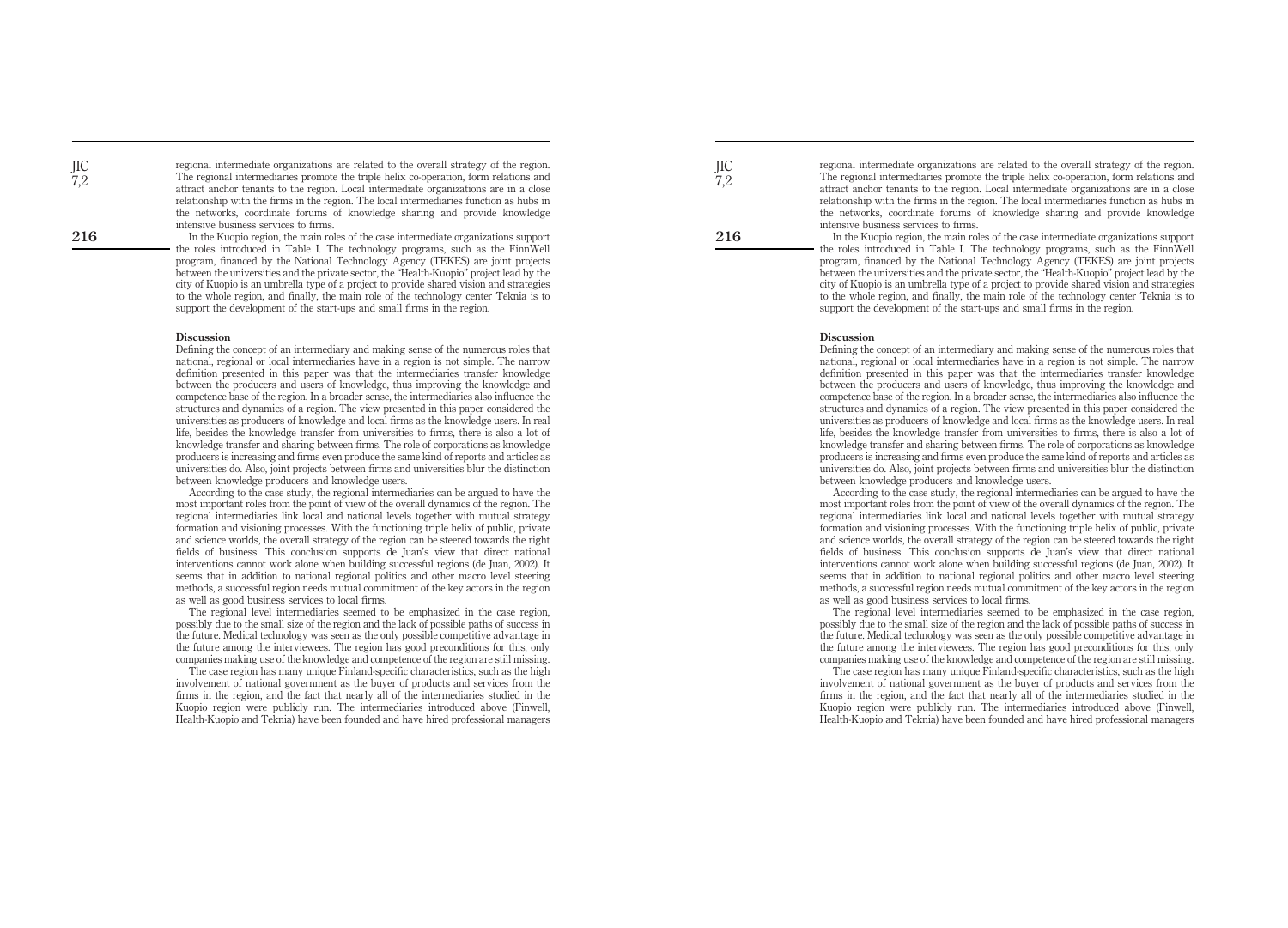at the expense of the tax-payers. In the early stages of building the regional dynamics in Kuopio, this was considered a good thing, because according to the definition of the intermediary introduced in this paper, intermediaries "patch up" holes in the existing regional networks and influence the success factors of a region in many ways. In this sense, the focus of the roles of intermediaries is always different depending on the characteristics of a region.

The general characteristics of the Kuopio case can be transferred to other regions as well by using the concepts of social capital and communities of practice. At its simplest, the concept of social capital is based on the notion that "social relationships have value" (Putnam, 2000). Cohen and Prusak (2001, p. 4) define social capital as follows: "Social capital consists of the stock of active connections among people: the trust, mutual understanding, and shared values and behaviors that bind the members of human networks and communities and make cooperative action possible". It was stated above that social capital has three dimensions, namely macro-, meso- and micro level (Grootaert and van Bastelaer, 2001). In the regional context, there are studies that show positive correlation with social capital and learning benefits in young technology firms (Autio, 2000; Yli-Renko et al., 2001). In the case region, the intermediaries seemed to leverage the social capital on macro-, meso- and micro level by directing funding to the shared projects between firms and universities, bringing different actors together to form shared strategies in a "triple helix" (Etzkowitz and Leydesdorff, 2000) for the region and building shared technology centers for the firms in the region.

The concept of communities of practice is related to social capital. In fact, it can be stated that communities of practice represent micro level social capital that has positive externalities to the surrounding region. Wenger and Snyder (2000, p. 139) state that communities of practice are "groups of people informally bound together by shared expertise and passion for a joint enterprise". They also argue that communities of practice cannot be created intentionally, but they can be encouraged by bringing the right people together and providing an infrastructure for them. From the learning perspective and in the light of a case study in Silicon Valley, Benner (2003) argues that significant individual level learning takes place in communities of practice. He also argues that communities of practice can be actively built through the formal activities of professional associations.

In the Kuopio region, the intermediaries were able to encourage the formation of communities of practice. The local level intermediaries working directly with the companies can be considered especially important in building communities of practice. During the work with companies, the intermediaries form a good understanding of the characteristics and competencies of the region's firms. This way they can act as brokers in the building of different work-related associations between individuals working in these firms. In Kuopio, Teknia also arranged seminars and other events regularly for the firms in the region. Furthermore, mentioned as a curiosity, it was noted that the shared cafeteria in the technology center Teknia was purposefully built to be a little bit too small to encourage social networking between the employees of different companies during lunch and coffee breaks.

The main contribution of this paper is the framework for defining the roles of intermediaries in a region. By dividing the regional networks according to their intellectual capital functions – knowledge creating, knowledge transfer and knowledge implementing – and combining this with macro, meso and micro

The roles of intermediaries

217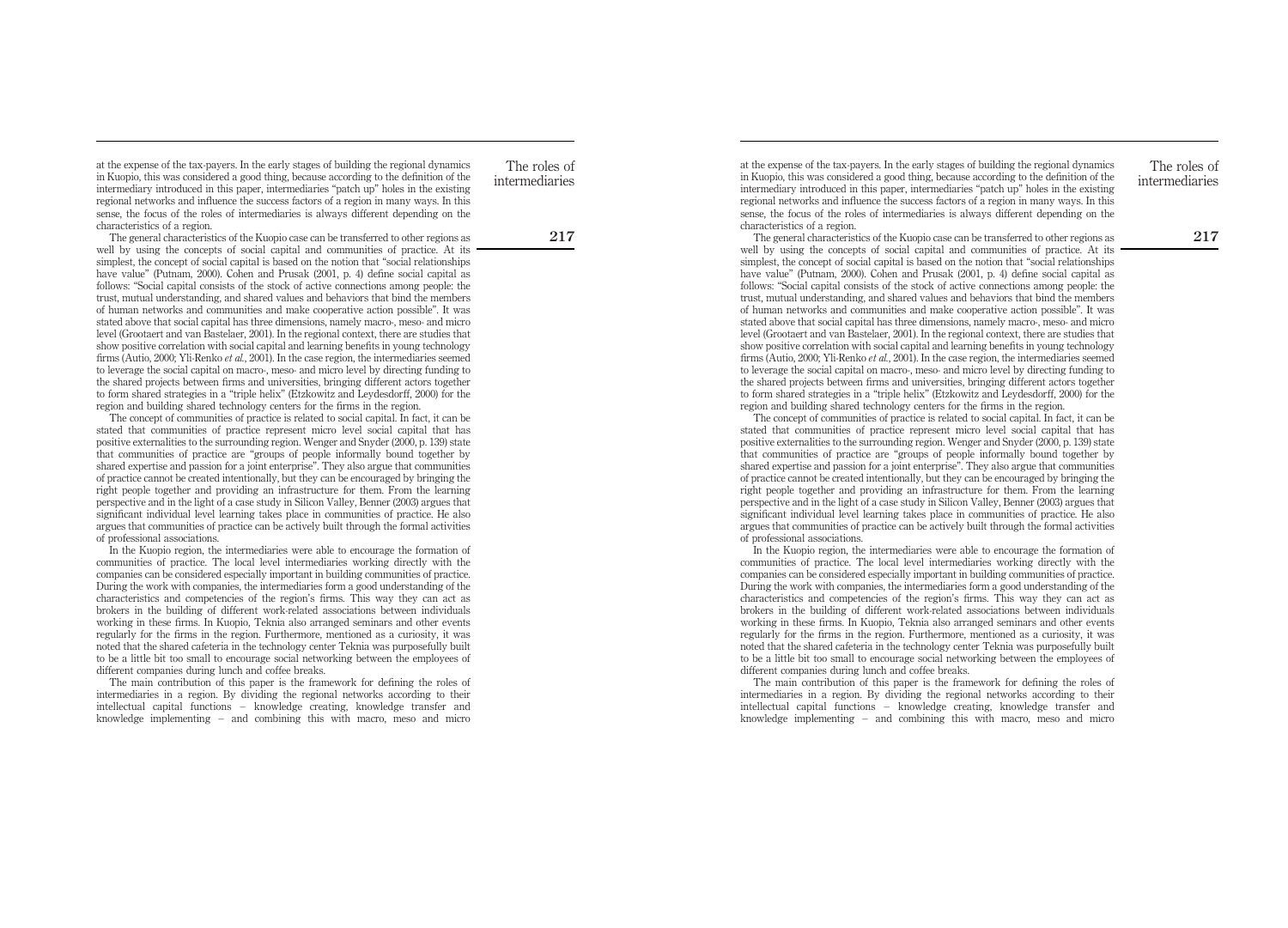perspectives, provides a tool for the decision makers of a region to understand the critical roles of the intermediaries.

In the final analysis, only private sector companies can turn the substance, structures and dynamics of a region into economic value. The most important task of the intermediaries should be to offer support to the companies located in the region, make the region attractive for entrepreneurs and allure anchor tenants to the region. From the dynamics point of view, this leads to numerous challenges in the leadership of the intermediaries. Especially on the regional level, the challenges will be to improve the image and identity of the region, leverage the social capital and encourage communities of practice in the region, create appealing environments to creative individuals, and generate local, regional, national and international links and relationships of knowledge creation, knowledge transfer and knowledge implementing. When the roles of the intermediaries are realized first, it is easier to meet these challenges.

### References

- Agrawal, A. and Cockburn, I. (2003), "The anchor tenant hypothesis: exploring the role of large, local, R&D-intensive firms in regional innovation systems", International Journal of Industrial Organization, Vol. 21 No. 9, pp. 1227-53.
- Allee, V. (1999), "The art and practice of being a revolutionary", Journal of Knowledge Management, Vol. 3 No. 2, pp. 121-31.
- Allee, V. (2000), "Reconfiguring the value network", Journal of Business Strategy, Vol. 21 No. 4.
- Allee, V. (2002) "A value network approach for modeling and measuring intangibles", paper presented at The Transparent Enterprise, The Value of Intangibles Conference, Madrid, November 25-26.
- Andriessen, D. (2004), *Making Sense of Intellectual Capital*, Butterworth-Heinemann, Burlington, MA.
- Autio, E. (2000), "Alue, yrittäjyys ja talouskasvu: Vertailu Sophia Antipoliksen ja Espoon Otaniemen välillä", in Kostiainen, J. and Sotarauta, M. (Eds), Kaupungit innovatiivisina toimintaympäristöinä, TEK, Helsinki (in Finnish).
- Benner, C. (2003), "Learning communities in a learning region: the soft infrastructure of cross-firm learning networks in Silicon Valley", Environment and Planning, Vol. 35 No. 10, pp. 1809-30.
- Castells, M. (1996), The Rise of the Network Society The Information Age: Economy, Society, and Culture, Blackwell Publishers, Cambridge, MA.
- Cohen, D. and Prusak, L. (2001), In Good Company: How Social Capital Makes Organizations Work, Harvard Business School Press, Boston, MA.
- Ebers, M. (1997), "Explaining inter-organizational network formation", in Ebers, M. (Ed.), The Formation of Inter-Organizational Networks, Oxford University Press, Oxford.
- Etzkowitz, H. and Leydesdorff, L. (2000), "The dynamics of innovation: from national systems and mode 2 to a triple helix of university-industry-government relations", Research Policy, Vol. 29 No. 2, pp. 109-23.
- Grootaert, C. and van Bastelaer, T. (2001), "Understanding and measuring social capital: a synthesis of findings and recommendations from the social capital initiative", working paper No. 24, The World Bank, Washington, DC.

218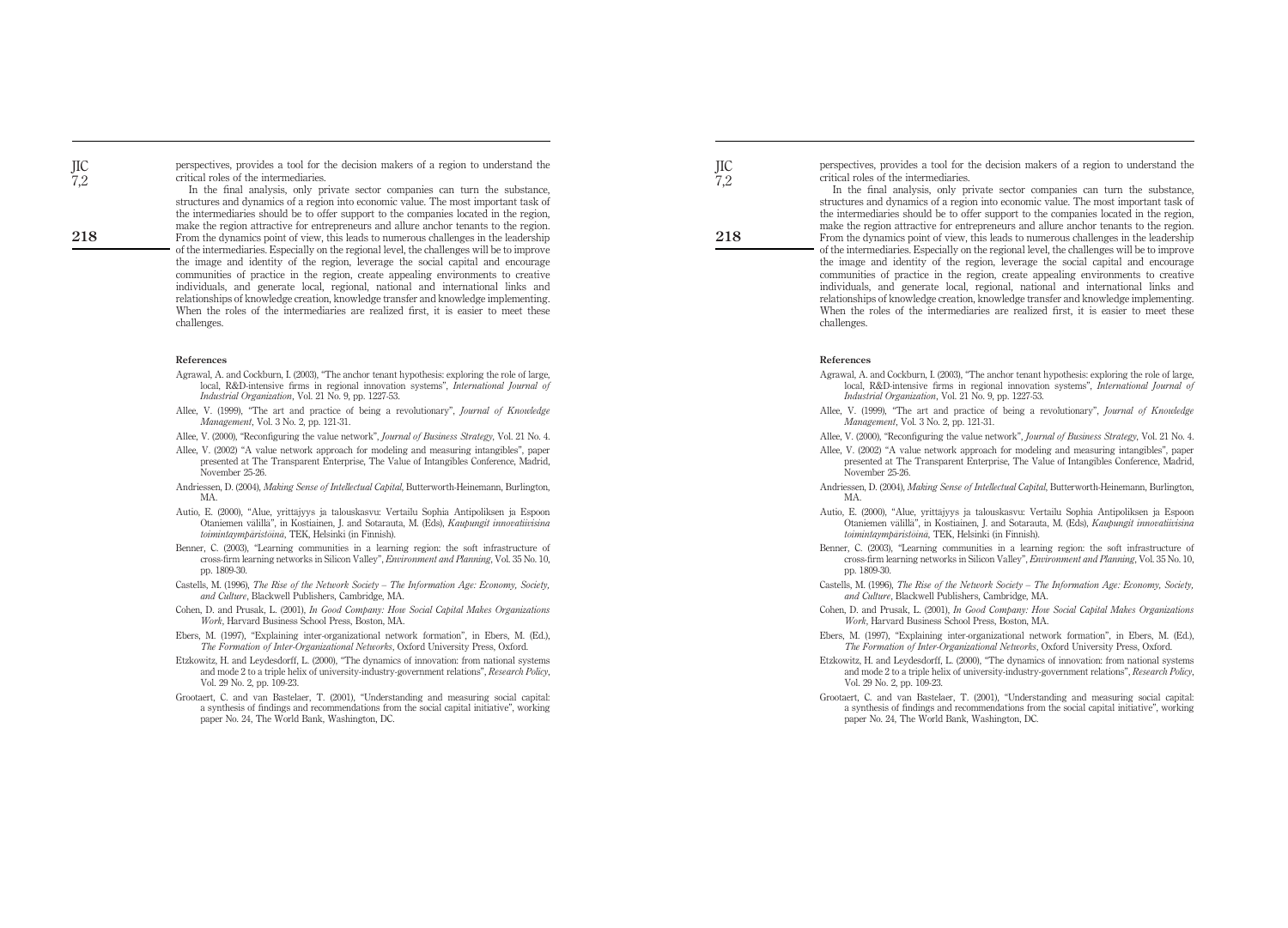| Hjerppe, R. (2003), Social Capital and Economic Growth Revisited, Government Institute for<br>Economic Research, Helsinki.                                                                                                                                          | The roles of<br>intermediaries |
|---------------------------------------------------------------------------------------------------------------------------------------------------------------------------------------------------------------------------------------------------------------------|--------------------------------|
| Juan, D.V. (2002), "Comparative study of technology transfer practices in Europe and the United<br>States", Journal of the Association of University Technology Managers, Vol. 14 No. 1,<br>pp. 31-58.                                                              |                                |
| Kemppilä, S. and Mettänen, P. (2004), Tietointensiiviset palveluvritykset, SITRA, Helsinki (in Finnish).                                                                                                                                                            |                                |
| Krugman, P. (1991), <i>Geography and Trade</i> , MIT Press, Palati.                                                                                                                                                                                                 | 219                            |
| Miles, I. (2001), "Taking the pulse of the knowledge driven economy: the role of KIBS",<br>in Toivonen, M. (Ed.), Growth and Significance of Knowledge Intensive Business Services,<br>Uusimaa T&E Centre, Helsinki.                                                |                                |
| Möller, K. and Svahn, S. (2003), "Managing strategic nets: a capability perspective", <i>Marketing</i><br><i>Theory</i> , Vol. 3 No. 2, pp. 201-26.                                                                                                                 |                                |
| Porter, M. (1990), <i>The Competitive Advantage of Nations</i> , Macmillan Press, New York, NY.                                                                                                                                                                     |                                |
| Porter, M. (1996), On Competition, Harvard Business School Press, Boston, MA.                                                                                                                                                                                       |                                |
| Pöyhönen, A. and Smedlund, A. (2004), "Assessing intellectual capital creation in regional<br>clusters", <i>Journal of Intellectual Capital</i> , Vol. 5 No. 3, pp. 351-65.                                                                                         |                                |
| Putnam, R. (2000), <i>Bowling Alone: The Collapse and Revival of American Community</i> , Simon<br>& Schuster, New York, NY.                                                                                                                                        |                                |
| Saxenian, A. (1994), <i>Regional Advantage</i> , Harvard University Press, Cambridge, MA.                                                                                                                                                                           |                                |
| Smedlund, A. and Pöyhönen, A. (2005), "Intellectual capital creation in regions: a knowledge<br>system approach", in Bounfour, A. and Edvinsson, L. (Eds), Intellectual Capital for<br>Communities: Nations, Regions and Cities, Butterworth-Heinemann, Boston, MA. |                                |
| Smedlund, A., Ståhle, P. and Köppä, L. (2005), "Välittäjäorganisaatiot ja jaettu johtajuus",<br>in Koskenlinna, M. (Ed.), <i>Välittäjäorganisaatiot – moniottelijat innovaatioita edistämässä</i> ,<br>TEKES, Helsinki (in Finnish).                                |                                |
| Ståhle, P. (1998), Supporting a System's Capacity for Self-renewal, Yliopistopaino, Helsinki.                                                                                                                                                                       |                                |
| Ståhle, P. and Grönroos, M. (2000), Dynamic Intellectual Capital. Knowledge Management in<br><i>Theory and Practice, WS Oy, Helsinki.</i>                                                                                                                           |                                |
| Ståhle, P., Smedlund, A. and Köppä, L. (2004), Välittäjäorganisaatioiden rakenteelliset ja<br>dynaamiset haasteet: Osaselvitys innovatiivisesta johtamisesta monen toimijan verkostossa,<br>Finland's Ministry of Trade and Industry, Helsinki (in Finnish).        |                                |
| Ståhle, P., Ståhle, S. and Pöyhönen, A. (2003), Analyzing Dynamic Intellectual Capital:<br>System-based Theory and Application, Lappeenranta University of Technology,<br>Lappeenranta.                                                                             |                                |

- Statistics Finland (2003), available at: www.stat.fi
- Synocus (2004), Synocus Regional Brain Gain. Kilpailukykyä orkestroinnista. Uusi näkemys alueelliseen johtamiseen, Synocus, Helsinki (in Finnish).
- Valovirta, V. and Virtanen, P. (2004), Kohti elinvoimaisia kaupunkiseutuja. Aluekeskusohjelman väliarviointi, Ministry of the Interior, Helsinki (in Finnish).
- Vonortas, N. (2002), "Building competitive firms: technology policy initiatives in Latin America", Technology in Society, Vol. 24 No. 4, pp. 433-59.
- Wenger, E. and Snyder, W. (2000), "Communities of practice: the organizational frontier", Harvard Business Review, Vol. 78 No. 1, pp. 139-45.